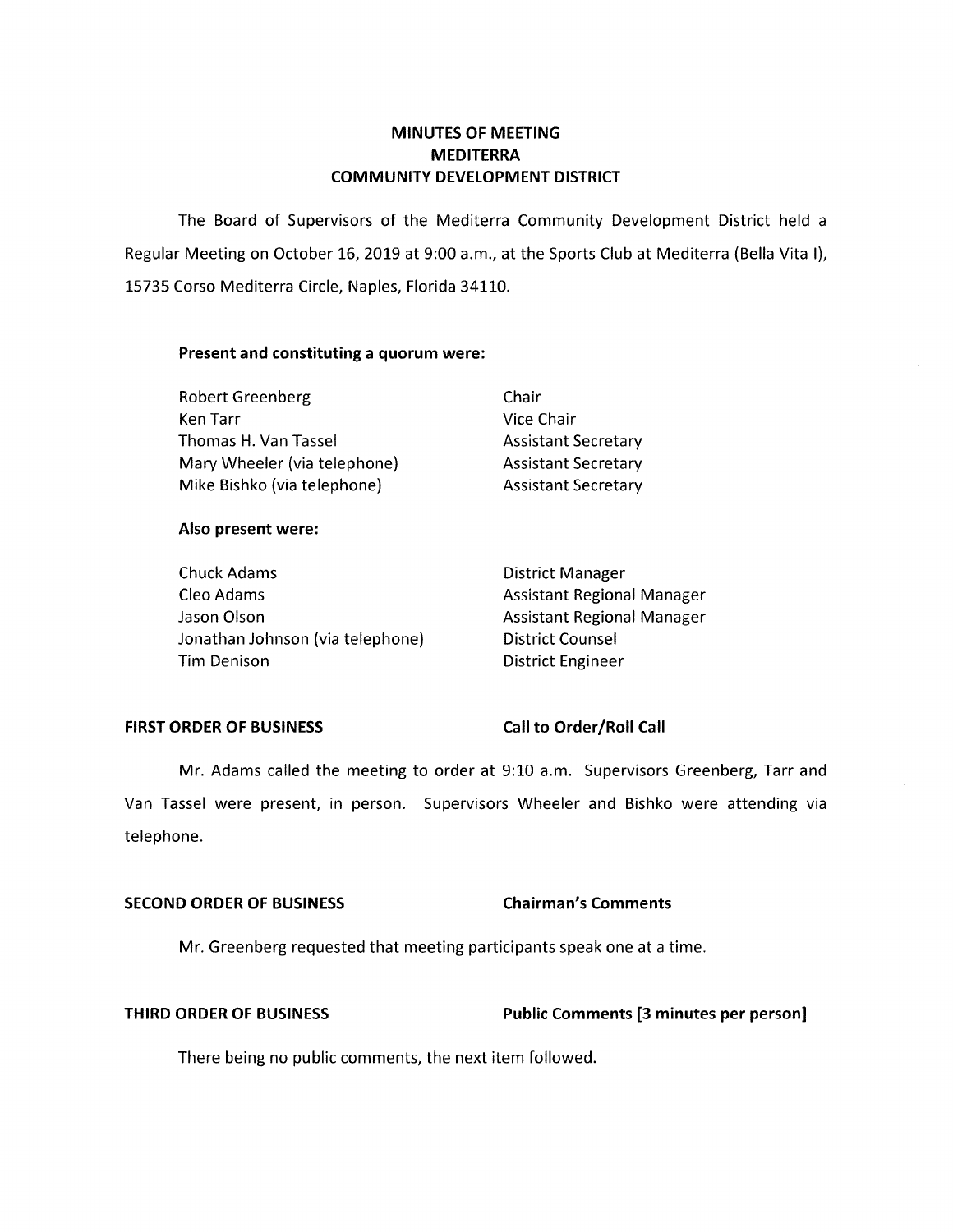**FOURTH ORDER OF BUSINESS Presentation: 2019 Annual Sediment Sampling Report by Johnson Engineering, Inc.** 

Mr. Denison presented the 2019 Annual Sediment Sampling Report, including the scope of work, methodology, results and conclusions. He reviewed Exhibits A and B, which contained the Laboratory Results and Sediment Core Photos & Descriptions of the seven lakes that were monitored. He responded to questions as follows:

 $\triangleright$  For the most part, in the lakes that did not have muck, the clay or sandy material were analyzed and did not have high nutrient content. Muck equates to nutrients.

► The nitrogen was a bit more important, in terms of the regulations for downstream water bodies. There was more nitrogen at the marine end, closer to the bay, which appeared to be higher in content.

 $\triangleright$  It was unclear what caused the disappearance of the muck in Lakes #27 and #28, from 2018 to 2019. Generally, the lake bottoms are not always flat; staff selected the middle because lakes tend to be deeper towards the middle.

 $\triangleright$  Regarding the cost effectiveness of obtaining two samples and if the reports could be produced without the laboratory analysis, it costs approximately \$100 per sample to have the samples analyzed and considerably more to utilize the vessel and physically obtain the samples.

Based on his observation, Mr. Greenberg felt that Lake #72 was negligible and could be eliminated from sampling, along with Lakes #27 and #28, and the policy should be to only analyze the outfall lakes that contain muck only, along with Lake #35, unless there was a complaint about the quality or appearance of a lake.

In response to a Board Member's question, Mr. Denison stated that the sampling data was not requested by or provided to regulatory agencies, such as the South Florida Water Management District (SFWMD) or the United States Army Corps of Engineers (USACE). Discussion ensued regarding discharge contamination claims, muck levels and water quality.

The following change would be made to the Report:

Page 1: Change "Mediterra South CDD" to "Mediterra CDD"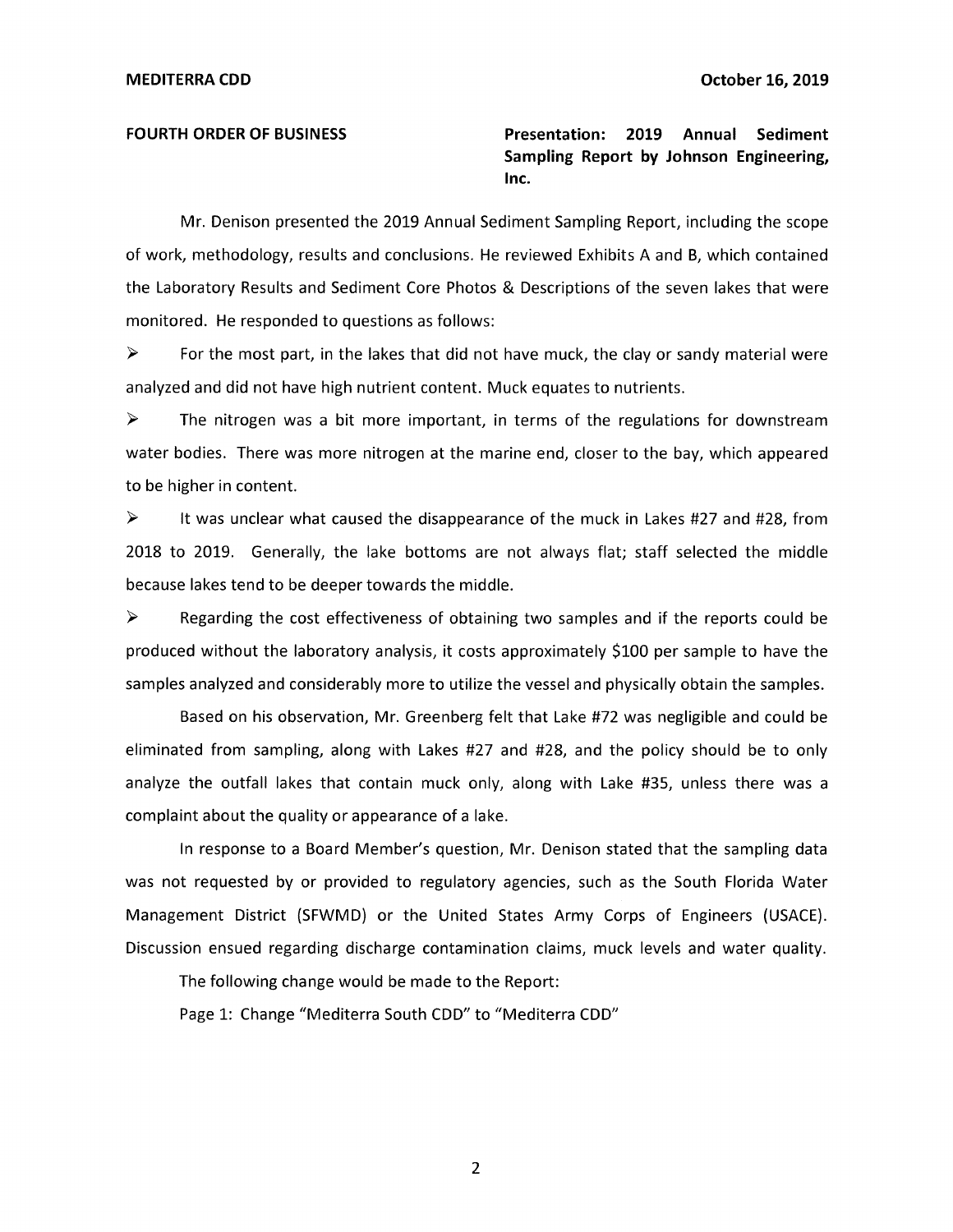**FIFTH ORDER OF BUSINESS Presentation: Wet Season 2019 Water Quality Monitoring Report by Johnson Engineering, Inc.** 

Mr. Denison presented the Wet Season 2019 Water Quality Monitoring Report and highlighted the following:

 $\triangleright$  Within the lakes at Mediterra, the water column is uniform throughout primarily due to aeration from the bubblers that keeps the water moving, keeping the water quality consistent.

 $\triangleright$  Samples were analyzed for total nitrogen and total phosphorous; two nutrients that the Department of Environmental Protection (DEP) established threshold levels for in Florida waters.

► Once water leaves the five outfall areas, it should meet the required threshold levels set by the State, which vary for water bodies.

► The levels of total nitrogen were relatively good in all lakes except Lake #37.

 $\triangleright$  The turbidity values were low, resulting in clear water samples.

Mr. Denison compared the 2019 results and data with the previous two years and responded to questions about oxygenation, aeration, DEP thresholds and impaired water bodies. In response to Mr. Greenberg's inquiries, Mr. Denison confirmed that Lake #55 was the most problematic, as far as rain is concerned, and the COD could reduce the water quality sampling from two to one to save costs, except in Lake #55. Mr. Greenberg summarized that, going forward, water quality sampling should be reduced to once in July, except in Lake #55, and in September only if there are issues. He asked Staff to continue providing year-over-year tables for nitrogen and phosphorous in order to observe the trends.

**SIXTH ORDER OF BUSINESS Consideration of Resolution 2020-01, Granting the Chair the Authority to Execute Real and Personal Property Conveyance and Dedication Documents, Plats and Other Documents Related to the Development and Maintenance of the District's Improvements; Approving the Scope and Terms of Such Authorization; Providing a Severability Clause; and Providing an Effective Date** 

3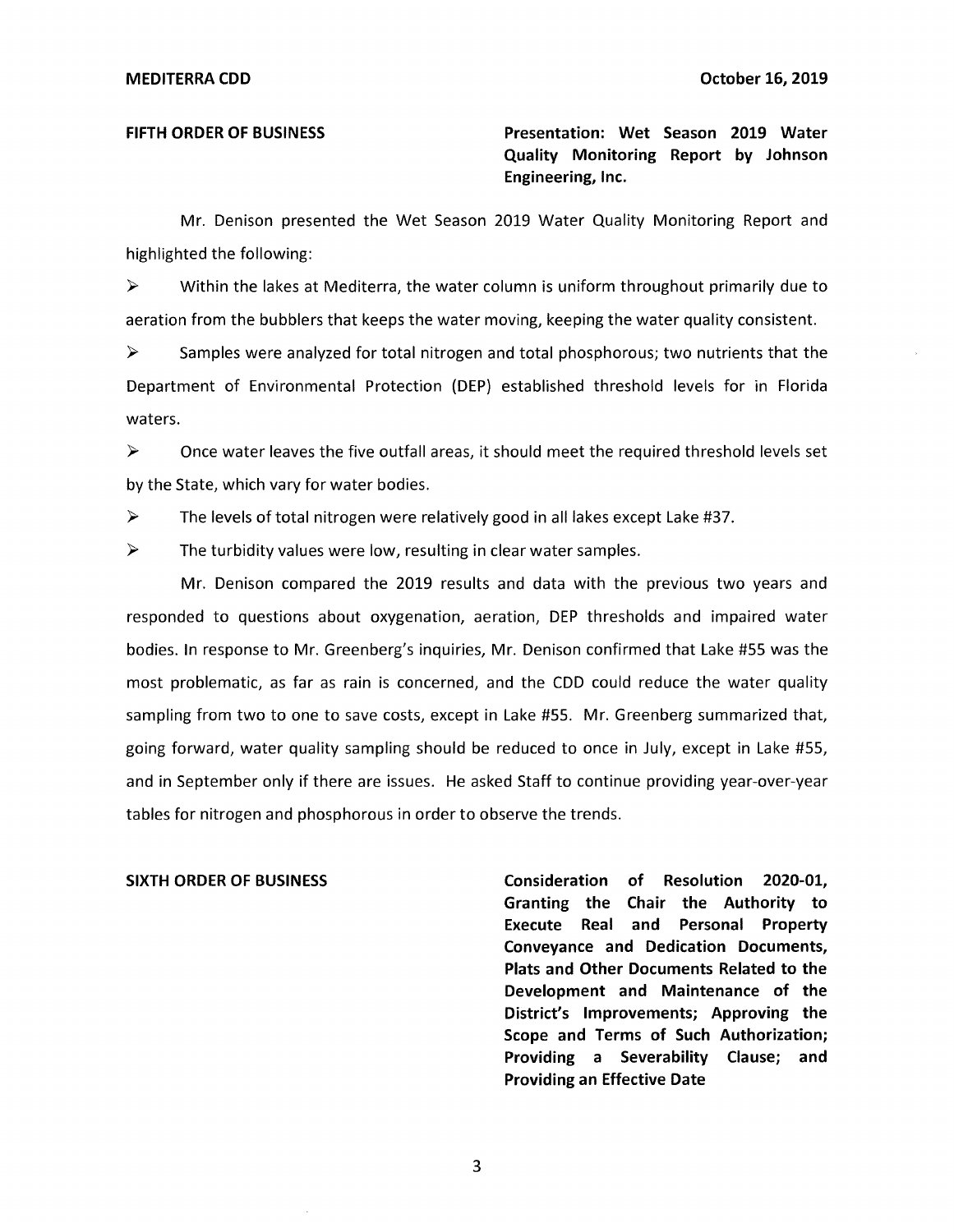Mr. Greenberg presented Resolution 2020-01. This Resolution was necessary because a homeowner requested permission to renovate a pool, which required excavating the backyard, during the summer months when the Board did not have a quorum. It became necessary to ask District Counsel to empower the Chair and Vice Chair to sign ministerial easements, temporary in nature and revocable at will, provided both the operations and legal end approve the terms and conditions, to prevent similar cases in the future.

The following correction was made:

Page 2, Section 2, Line 3: Delete "Chairman,"

**On MOTION by Mr. Tarr and seconded by Mr. Van Tassel, with all in favor, Resolution 2020-01, as amended, Granting the Chair the Authority to Execute Real and Personal Property Conveyance and Dedication Documents, Plats and Other Documents Related to the Development and Maintenance of the District's Improvements; Approving the Scope and Terms of Such Authorization; Providing a Severability Clause; and Providing an Effective Date, was adopted.** 

Discussion ensued regarding the outcome of the homeowner's request to access CDD property and potential future requests.

## **SEVENTH ORDER OF BUSINESS Discussion: Headwall Erosion Comparable Year-Over-Year**

Mr. Adams stated Staff was asked to produce an analysis of an M.R.I. Underwater Specialists (MRI) report that recommended installing riprap around the headwall of certain lakes. He presented the findings and a year-over-year comparison of 11 lakes with a total riprap estimated cost of \$82,500. Staff was directed to proceed with installation of riprap on the headwall of Lake #35. In response to a question, Mrs. Adams stated it would cost \$38,000 and the project was slated to commence on or about Easter 2021.

**EIGHTH ORDER OF BUSINESS Acceptance of Unaudited Financial Statements as of August 31, 2019**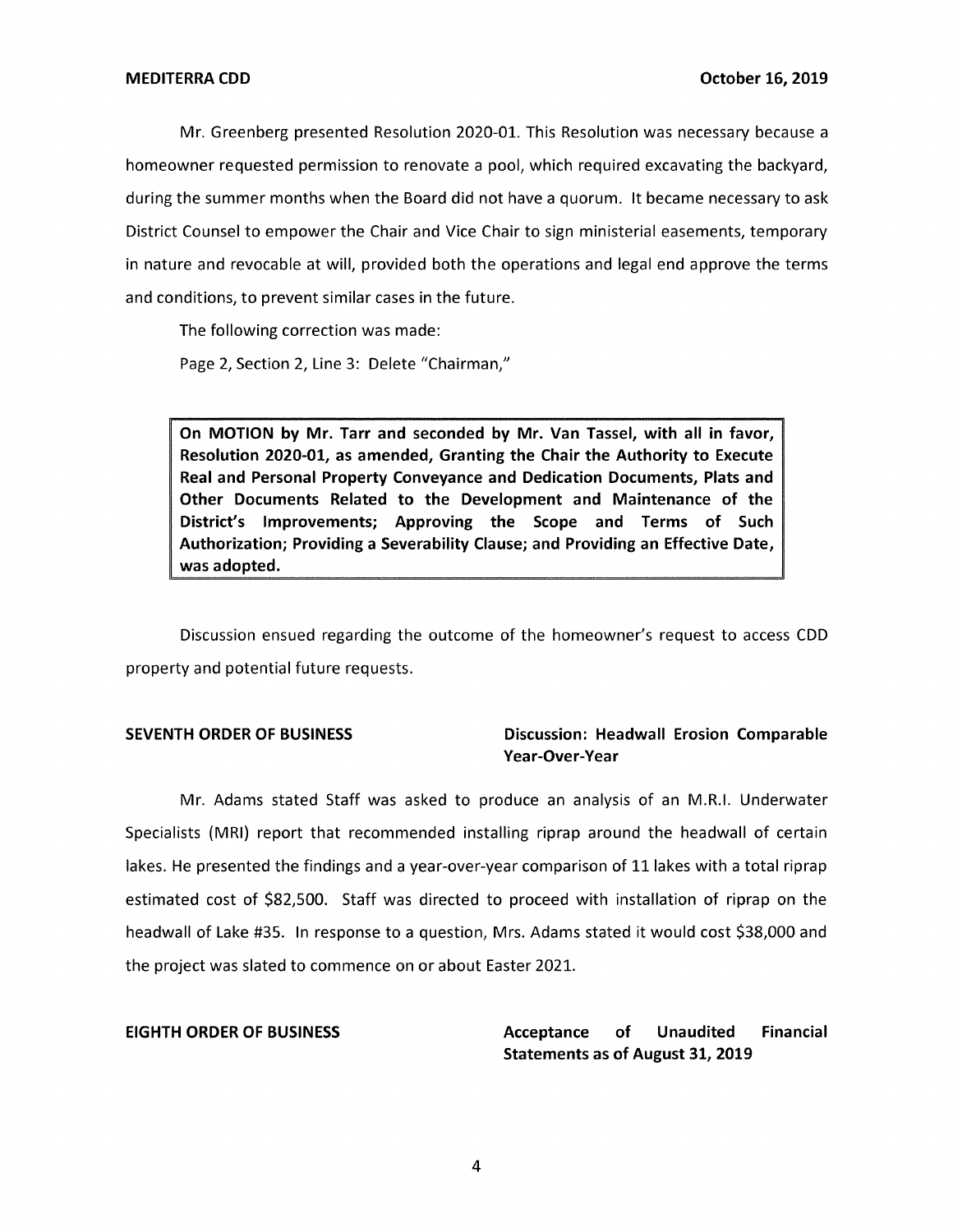Mr. Greenberg presented the Unaudited Financial Statements as of August 31, 2019. Mr. and Mrs. Adams responded to questions about expense line item overages, such as "Supervisors" at 121%, "Engineering" at 260%, "Postage" at 432%, "Legal advertising" at 205%, "Aquascaping/cutbacks/pipe cleanout" at 215% and "Electricity" at 125%. The financials were accepted.

### **NINTH ORDER OF BUSINESS STATES STAFF Reports**

## **A. District Counsel: Hopping Green & Sams, P.A.**

Mr. Johnson reported the following:

► Due to recent changes by the Legislature, Staff updated the CDD's Rules of Procedure, which would be presented at the next meeting, along with the reasons for the changes.

► Collier County recently inquired about the District's interest in a community statewide mutual aid agreement, which is a document that could facilitate aid and resources to the District after hurricanes and other emergencies.

Mr. Adams did not anticipate the need to consider the agreement because the District owns a stormwater system and does not have any facilities that would trigger a need for any resources from Collier County.

### **B. District Engineer: Johnson Engineering, Inc.**

Mr. Adams stated that Mr. Tilton received an email from the USACE clearing the CDD from needing a permit for a portion of the Lake #74 re-purposing.

Mr. Greenberg requested the District Engineer to apprise the Board of the next steps to take and include this item on the next agenda.

## **C. District Manager: Wrathe/1, Hunt and Associates, LLC**

There being no report, the next item followed.

## • **NEXT MEETING DATE: November 20, 2019 at 3:00 P.M.**

The next meeting will be held on November 20, 2019 at 3:00 p.m.

### o **QUORUM CHECK**

This item was addressed following Item 9D.

### **D. Operations Manager: Wrathe/1, Hunt and Associates, LLC**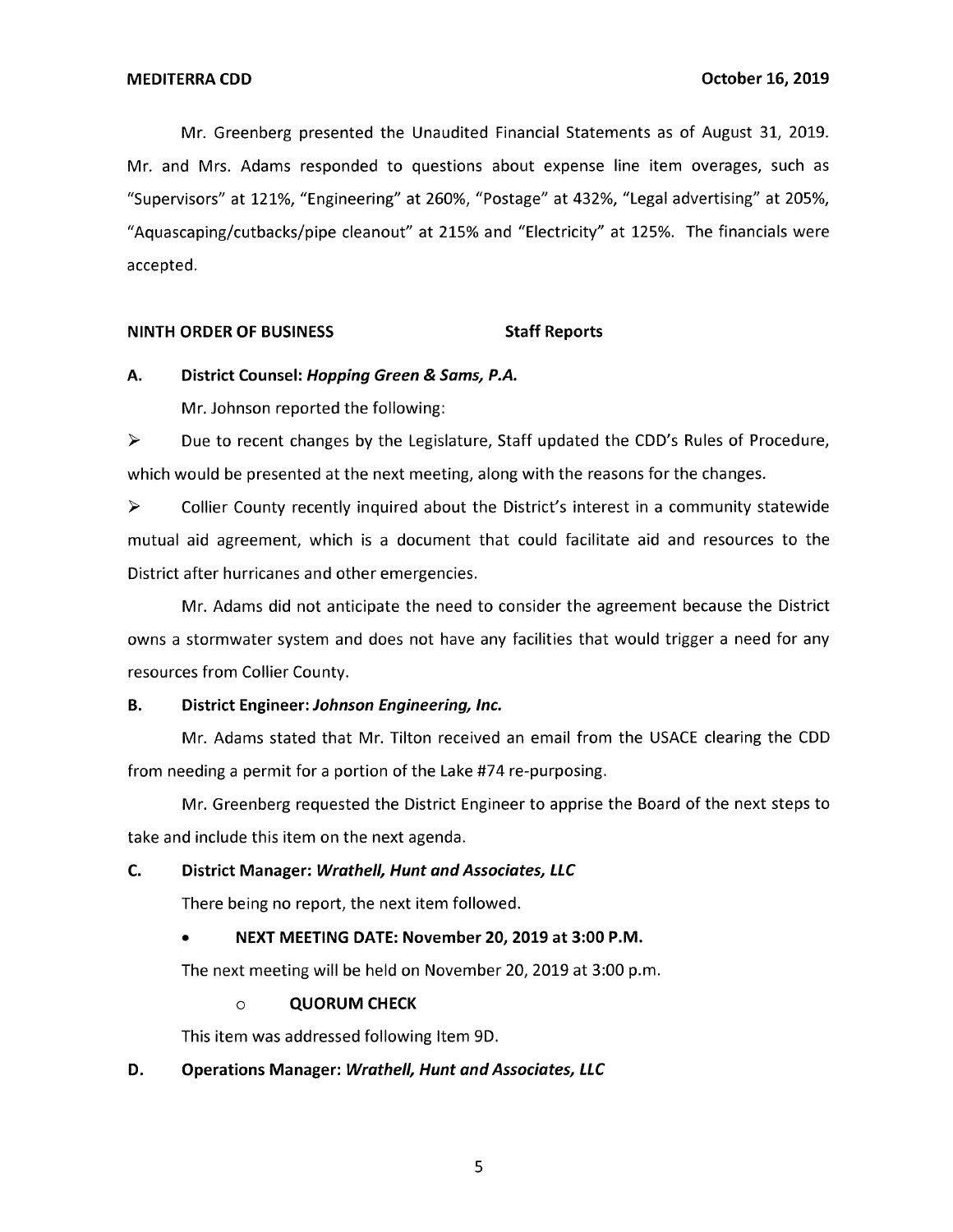### • **Key Activity Dates**

Mrs. Adams stated that the MCA maintenance facility has agreed to allow the CDD's street sweeper to utilize its dumpster resulting in substantial cost savings. Mr. Tarr suggested asking Mr. Richardson to announce the CDD street sweeping schedule in the Chronicle communication to residents. Discussion ensued regarding when the street sweeping would begin.

## • **QUORUM CHECK**

## **This item, previously part of Item 9C, was presented out of order.**

Supervisors Tarr, Bishko, Greenberg and Van Tassel confirmed their attendance at the next meeting. Supervisor Wheeler would not attend.

# **TENTH ORDER OF BUSINESS** Approval of August 21, 2019 Public **Hearings and Regular Meeting Minutes**

Mr. Greenberg presented the August 21, 2019 Public Hearings and Regular Meeting Minutes.

**On MOTION by Mr. Van Tassel and seconded by Mr. Tarr, with all in favor, the August 21, 2019 Public Hearings and Regular Meeting Minutes, as presented, were approved.** 

### **ELEVENTH ORDER OF BUSINESS Action/Agenda or Completed Items**

Items 1, 2, 3, 4, 11 and 12 were ongoing.

Items 5, 6, 7, 8, 9 and 10 were completed.

## **TWELFTH ORDER OF BUSINESS CONSIDERED BUSINESS**

There being no old business, the next item followed.

### **THIRTEENTH ORDER OF BUSINESS Supervisors' Requests**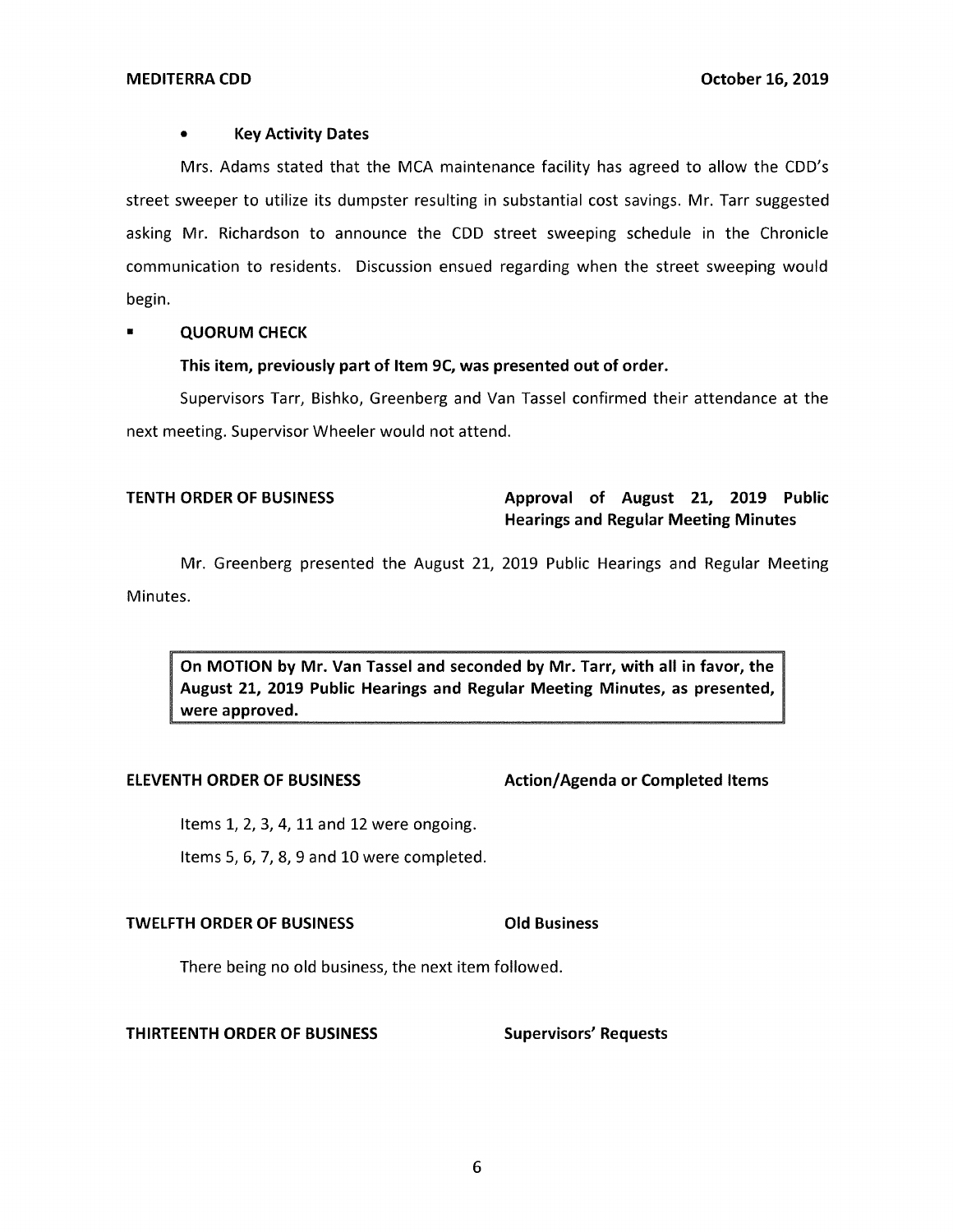Mr. Bishko stated this marked the third time that he did not receive the agenda packet on time. Mr. Greenberg asked if it would be appropriate to provide the email address of the person responsible for sending the packets so that Supervisors can contact that person and alert them of the correct forwarding address. Mr. Adams would provide Mr. Bishko with the staff person's direct email address; the employee's supervisor should be copied on emails.

Mr. Tarr asked Staff to include the wildfire mitigation plan for II Cuore required by the City of Bonita Springs on the next agenda. Mr. Tarr asked Staff to ensure that the contractor monitors the two signature lakes at the entrance of Mediterra West and make sure that the spikerush does not exceed 15' from the control level.

## **FOURTEENTH ORDER OF BUSINESS Public Comments**

There being no public comments, the next item followed.

### **FIFTEENTH ORDER OF BUSINESS Adjournment**

There being nothing further to discuss, the meeting adjourned.

**On MOTION by Mr. Van Tassel and seconded by Mr. Tarr, with all in favor, the meeting adjourned at approximately 10:28 a.m.**